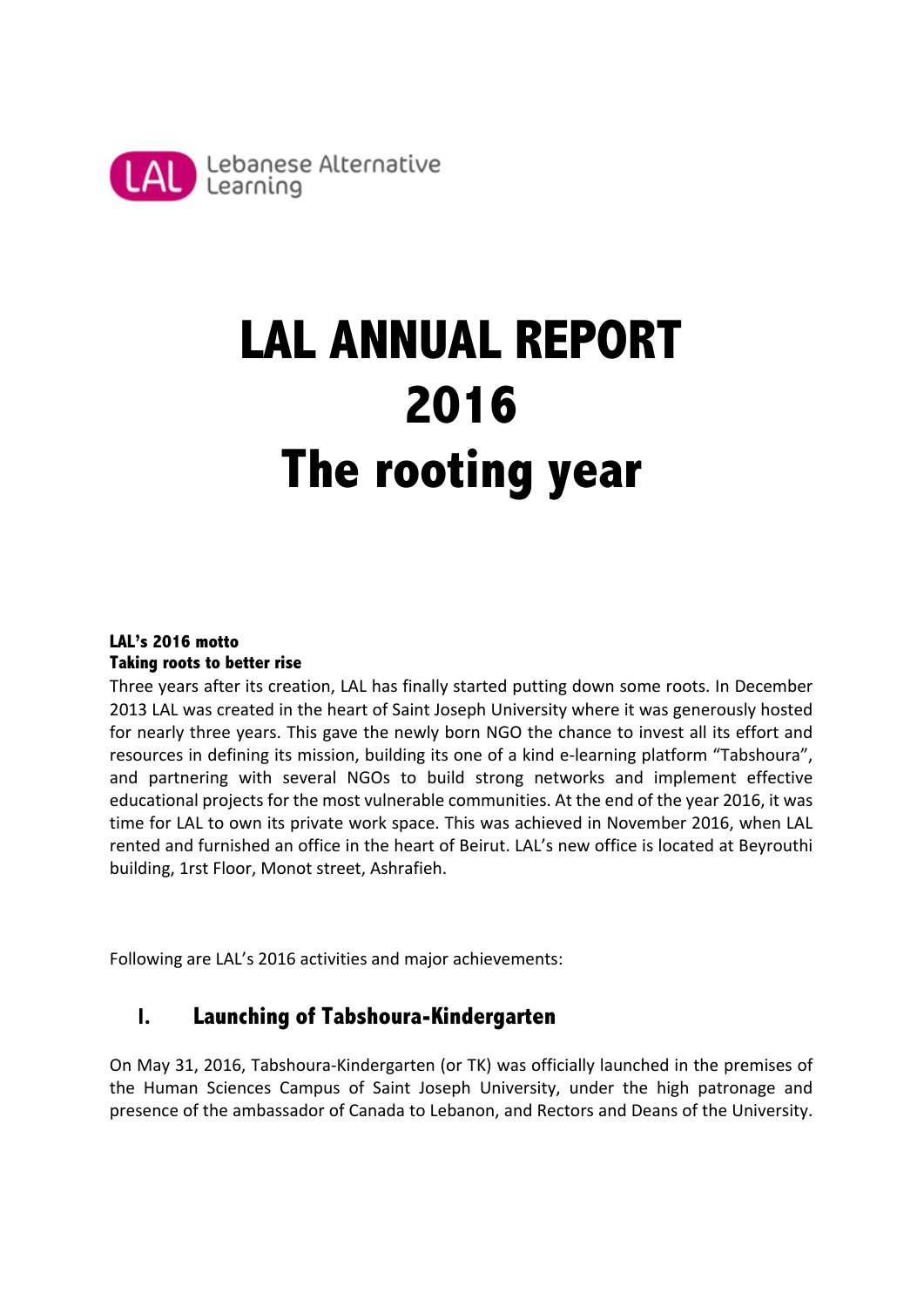TK was created by LAL in 2015-2016 as part of the No Lost Generation II project of World Vision and financed by Global Affairs Canada. It is a free e-learning platform for preschool children<sup>1</sup>. Following its use in 3 World Vision centers in the Bekaa with the help of DOT Teach up! Program and its assessment by LAL, TK was launched in the aim of introducing it to the public at large and eventually roll it out in various educational institutions across Lebanon.

The General Director of Education, the CERD (Center for Education, Research and Development) president and team, representatives from educational institutions, public and private schools, NGOs working in the educational fields were invited to attend the launching event. 

Following the welcome word by the USJ Rector, Professor Salim Daccache s.j, and the Official word by the Canada Ambassador, Her Excellency Michèle Cameron, the CERD president, Dr Nada Oueijane explained the importance of the TK platform as it is perfectly in line with the Lebanese curriculum and was created under the supervision of the former head of the preschool department at CERD who escorted the creation of the platform and validated its content. Ms. Rein Decker from World Vision then explained the importance of ICT in Early Childhood Education and DOT presented their Teach up! program under which teachers of the centers were trained to the use of the platform. In their turn LAL's team explained how the platform works and invited the public to test it. An ad-hoc "computer lab" was installed in the entrance hall of the campus to allow participants to discover and test the platform.

Participants who were interested to install T-K on their own institution's server registered their names and a new database was starting to build up for a large deployment of the platform. 



## **II. SERVER-BASED SOLUTION FOR A LARGE DEPLOYMENT OF TABSHOURA**

In the aim to roll-out the Tabshoura platform after its official launching, LAL has concentrated its efforts to finding ways to make the platform accessible to as many people as possible. Despite the fact that it is a free online platform, the technical team endeavored to make it also accessible offline. For institutions that do not have a server of their own, the team developed

 $1$  For more information on Tabshoura-Kindergarten e-learning platform, please refer to LAL 2015 end of year report.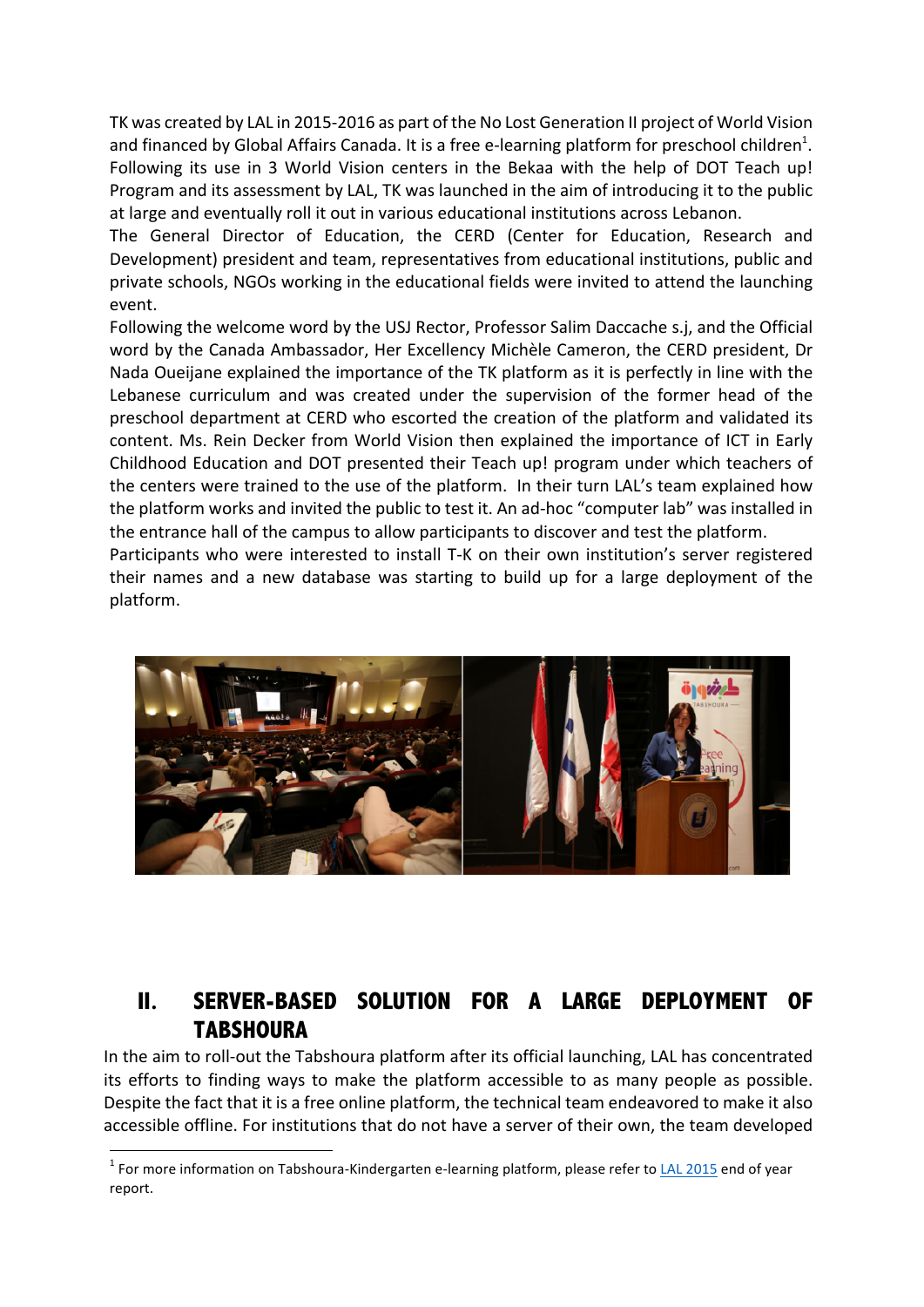a server based solution (Tabshoura in a Box) which will allow beneficiaries, especially those living in remote areas with limited access to Internet, to use the platform offline. The idea is installing Tabshoura on a small box  $(10x7 \text{ cm})$  that plays the role of a server that has the capacity to hotspot up to 15 computers/tablets/phablets.

The Tabshoura in a box will hopefully accommodate a large deployment of the Tabshoura resources with an unlimited possibility of adaptation and replication.

The same solution is available, with bigger boxes, serving up to 30 or up to 50 computers/tablets/phablets. 

## **III. PARTNERSHIPS**

#### **WITH THE CERD (CENTER FOR EDUCATION, RESEARCH AND DEVELOPMENT)**



After the very close collaboration between LAL and CERD in the creation of the Tabshoura-Kindergarten platform, the partnership of both organizations was made official through the signature of a Partnership Agreement. On October 4, 2016, the Agreement was signed between LAL's President, Dr. Nayla Fahed, and CERD's President, Dr. Nada Oueijane. This will initiate a long-term collaboration by which the Tabshoura contents will be evaluated by CERD experts, certified in line with the Lebanese Curriculum, and officially endorsed. 

#### **WITH ROTARACT CLUB – METN**



In April 2016, LAL partnered with Rotaract for the creation of new modules in Civic Education for the Tabshouraschool platform. An amount of \$10,000 was invested, and a Civic Education teacher, Yana Semrani, from the Grand Lycée, was hired for that purpose.

A total of 5 topics, with animations, game, interactive activities, movies, were created in the field of Civic **Education**, in Arabic language for **Grade 9** and digitized on the Tabshoura-School platform. The topics of the modules are established by the Lebanese Curriculum and they tackle the following: Civic and social norms; Civil society and its institutions; the link between citizens and the public administration; Population and quality of life; Education and profession, raising vocational awareness; Arab Identity and its components; The United Nations.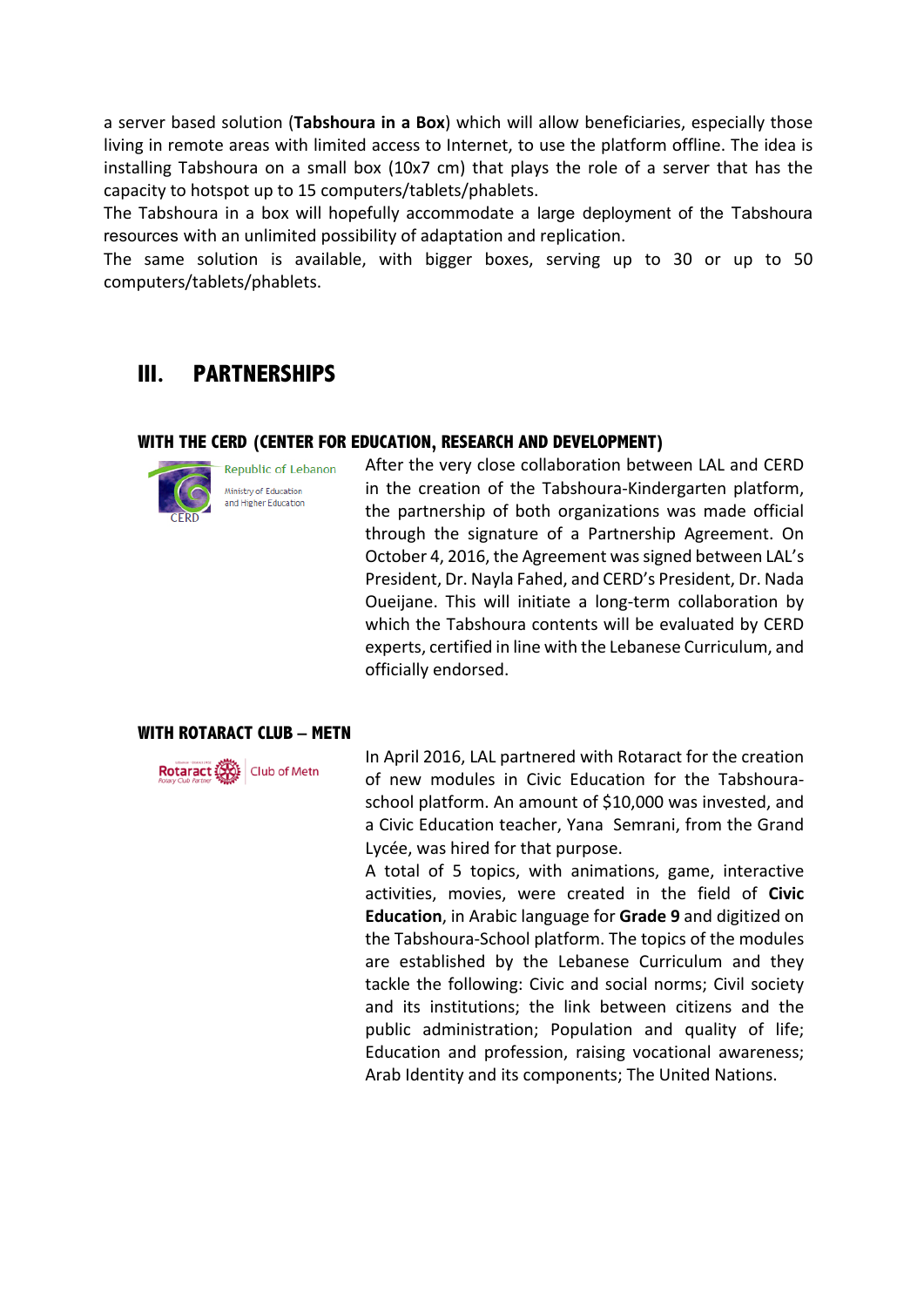#### **WITH TRIUMPHANT MERCY: A SERVER BASED SOLUTION**



In September 2016, LAL partnered with Triumphant Mercy School to carry out a pilot project on the server-based solution of Tabshoura. For that purpose, the platform was installed by LAL's technical team on the school's private server. The pedagogical team trained the school's ICT expert on the use of the platform. The platform will be used by students and will later be assessed to evaluate the efficiency of this solution.

## **IV. WIRASH PROJECTS**

#### **The creation of a Bench made out of recycled materials**

At the end of last year's recycling project initiated by LAL in collaboration with Cedar Environmental "Dude, Where's My Candy Wrap?", an eco-friendly bench using Cedar Environmental patented technology was created using the plastic waste collected over a four months period by the Lycée Verdun's students. The bench proudly sits in the entry of LAL's new premises.



Thank you, Cedar Environmental!

Dude... stop looking for my candy wrap! It is in that beautiful bench.